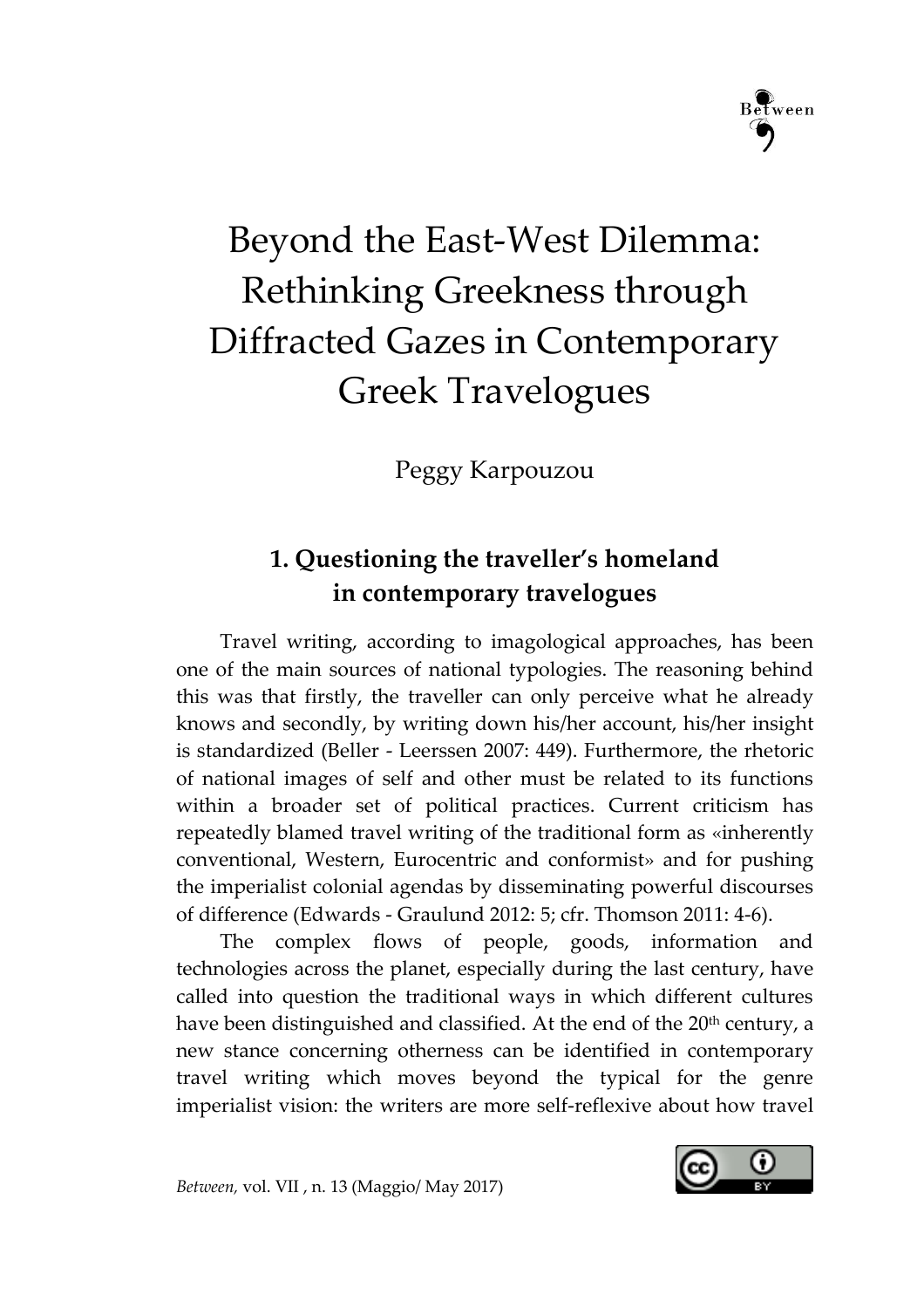and travel texts mingle with ideological positions, technologies of travel and perception, as well as the established modes of narrating difference<sup>1</sup> . Innovative textual practices explore new ways of addressing these issues in relation to the people and places encountered.

In order to avoid the one-sided vision of the host culture, Roland Barthes proposes in his *Travels in China* the adoption of a "sideways gaze". This gaze observes more than one direction at the same time, namely it combines in the western traveller's gaze, the Western and the non-Western point of view (Barthes 2012: 177; cfr. Westphal 2011: 128)<sup>2</sup>. Nevertheless, Barthes does not take into the account the importance of the encounter of the traveller with the Other. This encounter with otherness, which «impels one to come face to-face with the other», fractures both a boundary and an apparatus of representation (Islam 1996: vii). The hosts can challenge the cultural imperialism of the traveller by returning his/her gaze. The Other's gaze or "host gaze" is directed towards the traveller, or even towards the traveller's gaze upon the host's community (Moufakkir - Reisinger 2013: xi-xiv) and may result in the destabilization of preconceived understandings of otherness and identity. This interactive traveller's experience is designated in tourist studies by the interesting concept of "chorasters". The latter are travellers who not only bring meaning to the tourist space ("chora") from their own position in their own culture but who also «creatively incorporate into their sense of self the experiences of interaction with people from different cultural backgrounds in the

<sup>&</sup>lt;sup>1</sup> For instance, the narrator's authority is challenged "through surprising juxtapositions, non-linear narratives, multiple voicing and complex configurations of documentation, memory, fact, fiction and fantasy" (Edwards and Graulung 2012: 10).

<sup>2</sup> By acknowledging the incompleteness of the subject's gaze in the imagological or "egocentered" approaches, Bertrand Westphal's geocriticism proposes the "multifocalization", i.e. the examination of a multiplicity of heterogeneous points of view which all converge in a given place (2011: 122- 131).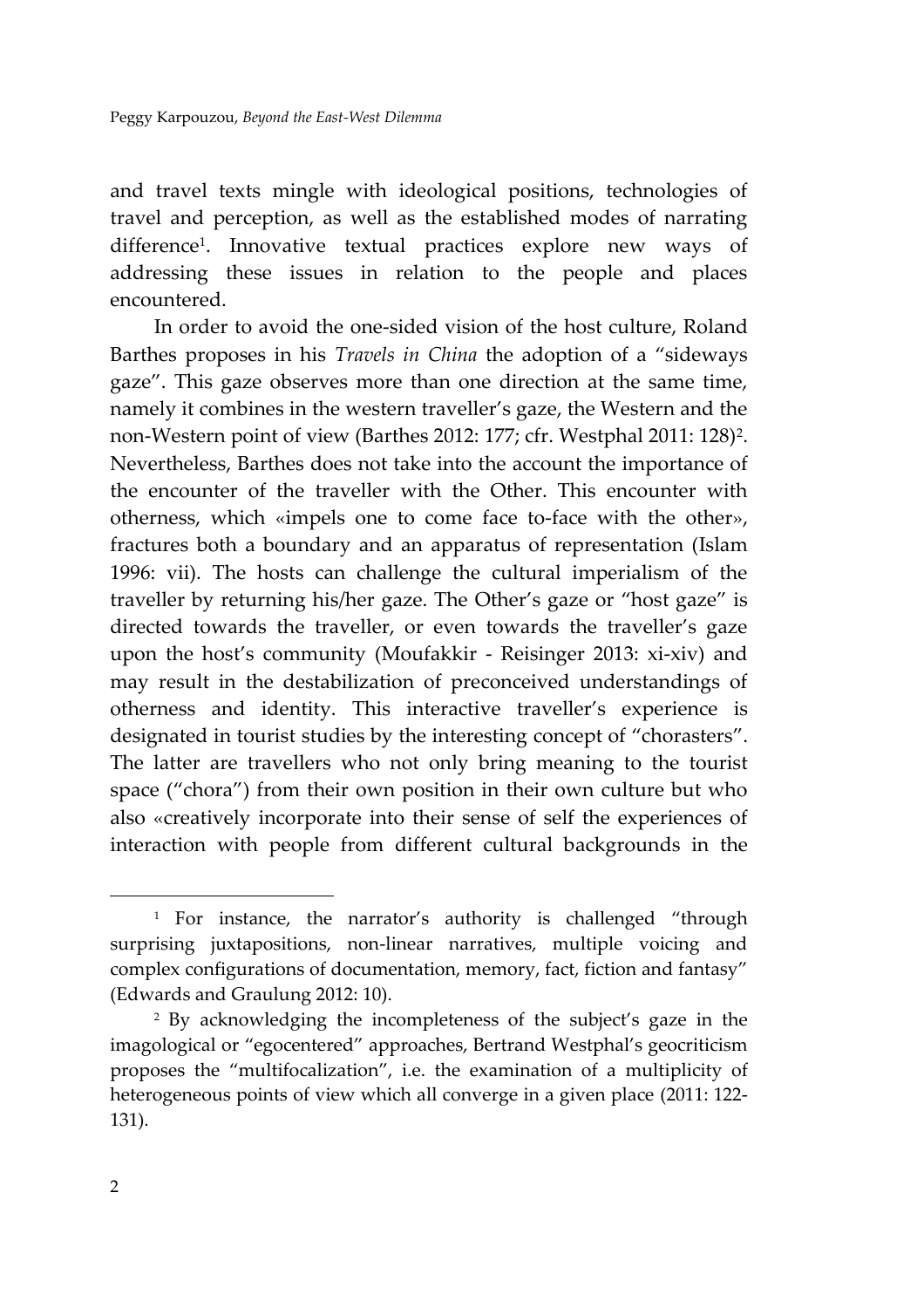tourist space» (see Wearing - Wearing 1996: 235; Ankor - Wearing 2013: 188).

In the travelogues, the encounter between the traveller and the host often takes the narrative form of a dialogue between the two parties, an option which emphasizes their mutual engagement and their equal relation. Equality between the two parts frequently requires a repositioning and destabilizing of the privileged observer's position, conventionally attributed to the travelling subject. Travel writers habitually differentiate themselves from those they describe by situating their authority in a «stable, superior and unquestioned home» that provides them with a strong sense of identity (Lisle 2006: 137). This article focuses on the traveller's self-reflective gaze about his own homeland, as it is "diffracted" through the gaze upon the host's country. In optics, diffraction is a phenomenon in which rays of light interact to produce new patterns, not just of the *same* reflected – displaced– elsewhere. Challenging diffractions of the traveller's homeland may be produced when the traveller, through the dialogue with his/her host, acts as a "choraster". This often involves a reassessment of his/her national self-conceptions.

Greece as a homeland might be considered as an especially thought-provoking case, due to its complex geopolitical position. It lies at one of the traditional imaginary geographical borders of East and West and the East-West dilemma is a part of its identity (see Peckham 2001: 48; Koutsourelis 2016: 4, 6-7). In this article, challenging conceptions of Greekness and the nation-state model at the end of the 20<sup>th</sup> century are investigated in Greek travel writing, which is a relatively unexplored field. <sup>3</sup> The works of Mitsos Kassolas, *The Other America* (1973) and Anastasis Vistonitis, *Beijing: The Rose and the Lotus*  (1995), recording travel experiences to the Far West and the Far East respectively, constitute interesting studies for a number of reasons.

<sup>&</sup>lt;sup>3</sup> On the claim for contributions to the under-explored field of Modern Greek travelogues, see Tziovas 2014: 71. For an introduction to Greek travel literature, see Panaretou 2002.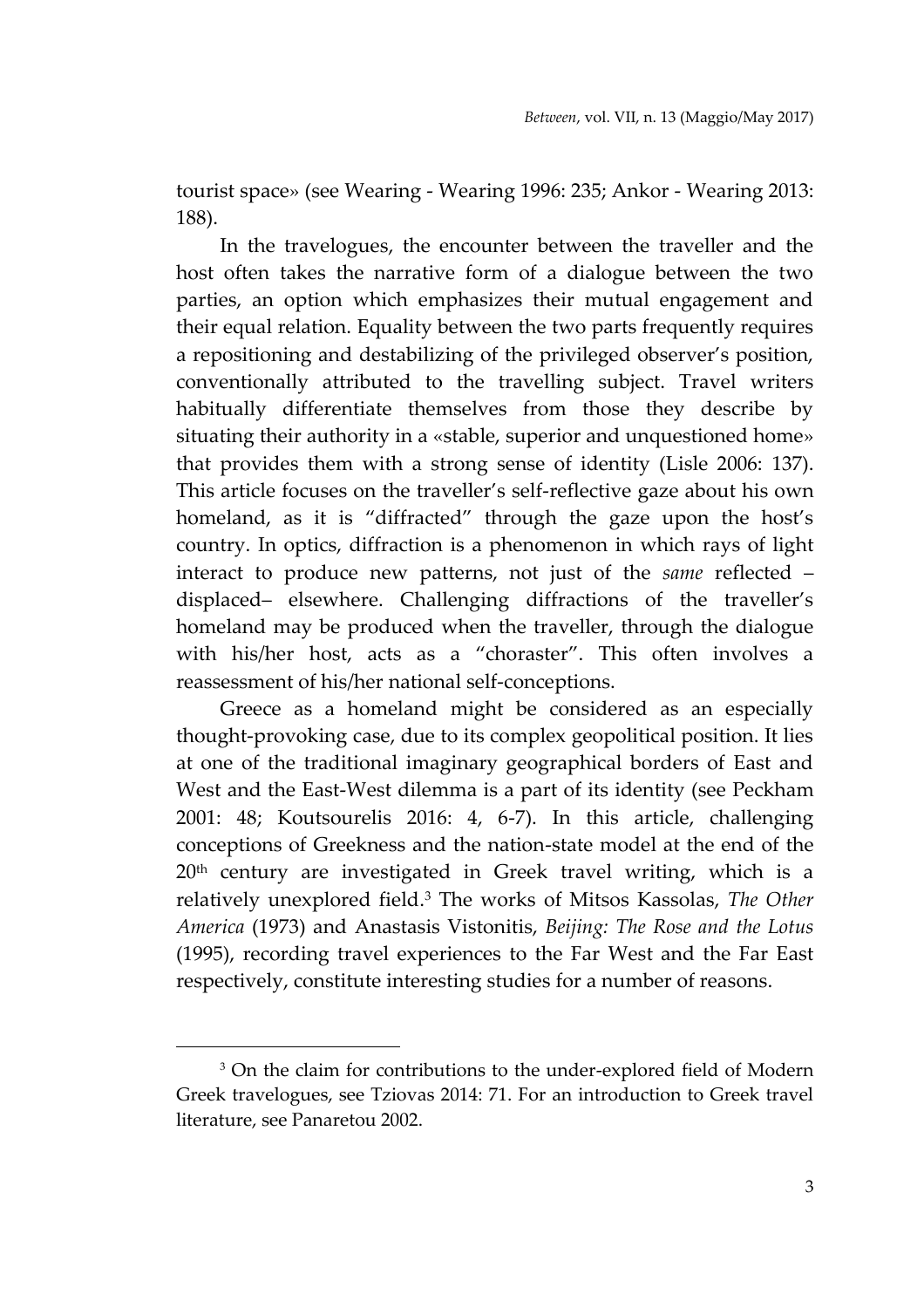Firstly, both USA and China represent actual economical and political poles of great geopolitical importance. As Debbie Lisle discusses in *The Global Politics of Contemporary Travel Writing*, contemporary travelogues participate in, and respond to, the anxieties created by late 20th-century globalization (2006: 3). They often engage with familiar struggles about global politics such as the protection of human rights, the promotion of democracy and the reduction of inequality. Vistonitis and Kassolas, who are both literary authors and journalists as well, seized the opportunity to raise in their travelogues several critical political questions about the world and democracy at the end of the 20th century and the role of Greece in the global scene.

Secondly, in both travelogues one may find travellers' selfreflections about Greece and Greekness which are triggered through extended dialogical scenes with their respective hosts in the USA and China. At the same time, the dialogical form is placed at the heart of the travelling experience and is reflected even in the travelogues' titles. Mitsos Kassolas' travelogue –which won the First Greek State Travel Writing Award in 1974– echoes the title of Michael's Harrington's influential book *The Other America* (1962), a study on poverty and oppression in the United States. Kassolas reports his personal experience of America by choosing to focus on immigrants, and particularly those of Greek origin<sup>4</sup> . He meditates not only about contemporary life conditions in the emblematic liberal democracy of the USA but also about the conception of Greekness, filtered through this American experience. Anastasis Vistonitis by his travelogue entitled *Beijing: The Rose and the Lotus* (1995) makes a reference to Lindsay's poem, "The wedding of the rose and the lotus" (1912). This reference stands as an allegory for the dialogue between the West (rose) and the East (lotus). Furthermore, his travel report on China is mediated through references to his previous sojourn in the USA for six years. Vistonitis – a cosmopolitan poet, who has also published essays

<sup>4</sup> Mitsos Kassolas was himself one of these Greek immigrants who left Greece to escape the Regime of the Colonels (1967-1974).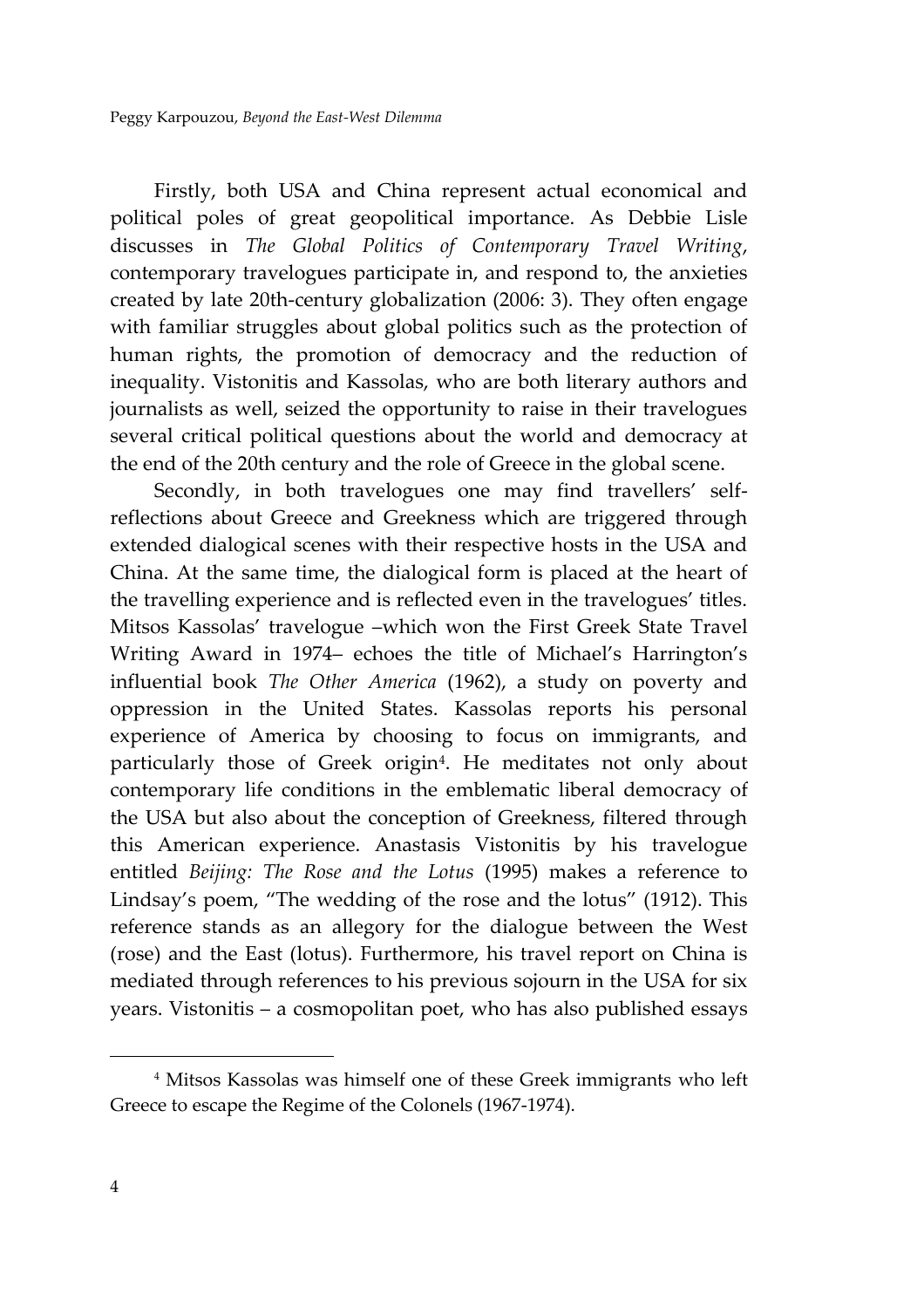on human rights, liberty, oppression, fascism and cosmopolitanism uses these double lenses, the Chinese and the American, when he meditates about Greekness and democracy at the time of globalization.

Finally, while travel may be playing a significant part in the formation of cultures and identities, as Caren Kaplan points out, in the postmodern world there are very different experiences of displacement, such as homelessness, tourism, exile, and immigration. So «displacement is not universally available or desirable for many subjects, nor is it evenly experienced» (Kaplan 1996: 1; see also Bird *et. al*., 1994). The two examined travelogues were also chosen because they involve the two major types of displacement: the "voluntary" type, Vistonitis'*,* and the "compulsory" type, Kassolas'*.*

# **2. Displacing "Greekness": towards a transnational definition**

Both in the cosmopolitan and the diasporic displacement of the authors, what is challenged through the dialogues with their hosts is the conception of Greekness, as it has been constructed since the establishment of the Modern Greek State in the 19th century. Alongside the canonical historical national narrations of Spyrídōn Zambelios and Constantine Paparrigopoulos, namely the *History of the Hellenic Nation (1860-74)* in the 19th century, the Modernist literary generation of the 1930s consolidated Greekness as a rather "restrained" notion, like any other notion of "authentic" identity. It is «an idea of fixed boundaries and closure: it excludes what is not authentic and true –the non Greek– and portrays the original, the eternal Hellenic, as an autotelic unity» (Lambropoulos 1988: 100). Such a conception, mainly concerned about the "authenticity" of the Greek identity, aspires to "exclusivity" and the ensuing nationalist rhetoric of "continuity" and "purity" of the Hellenic nation. It does not tolerate uncertainty, indeterminacy or openness.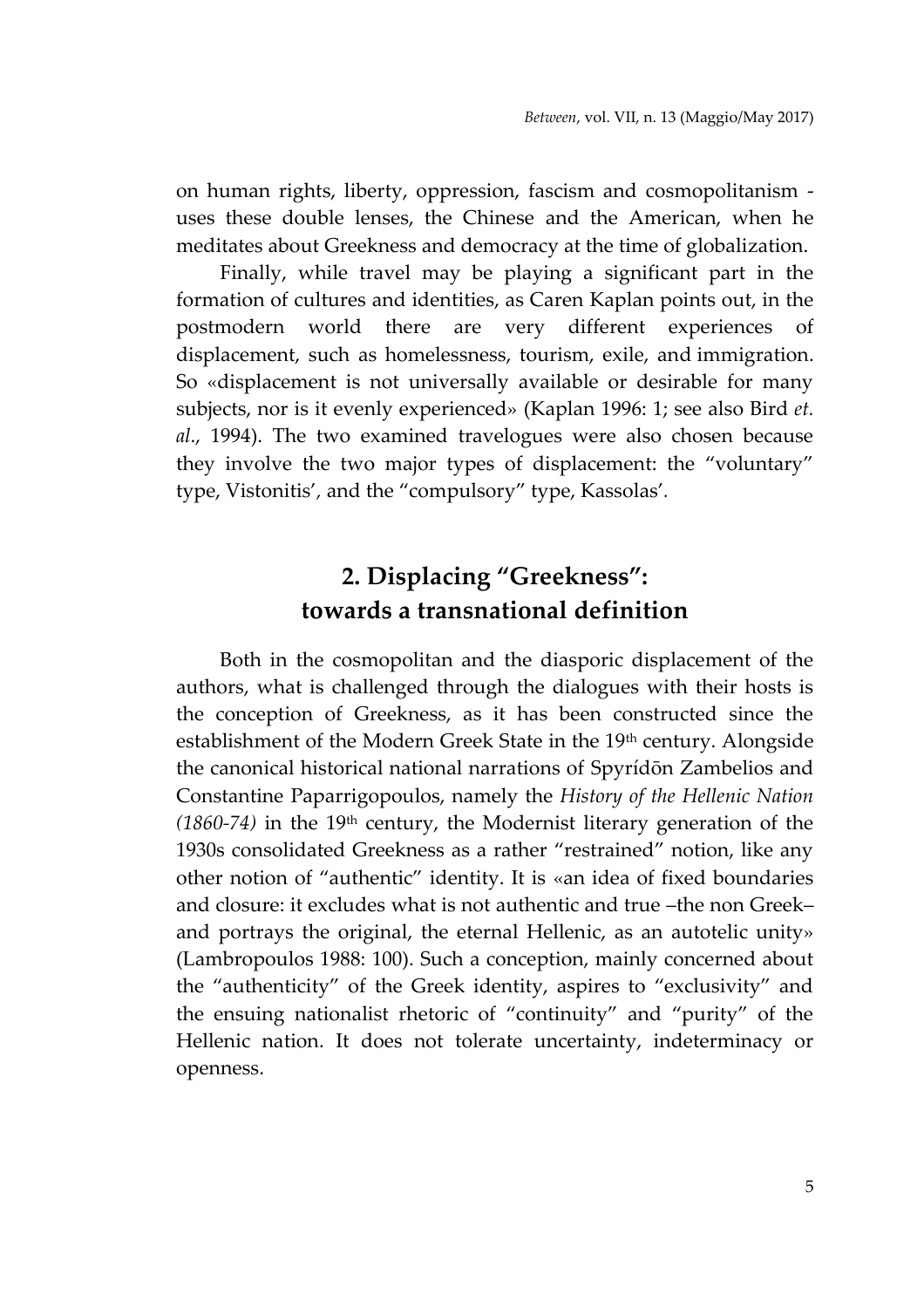#### **2.1. Between East and West: From the Modern Greek "Particularism" to the Greek idiosyncrasy**

According to the imagological approach, national identities can be seen as internalized collective self-images taking shape in the structural context of a Self-Other opposition (Beller –Leerssen 2007: 22). A number of polar oppositions of modern subject formation are traditionally included in the conception of Greekness, e.g. ancient/ modern, civilized/barbaric, Oriental/European, central/peripheral. Once modernity has established its legitimacy on the basis of antiquity, Greece, although placed at the periphery of Europe, acquired a central position in the European imagination. The creation of the Modern Greek state in the 19<sup>th</sup> century needs to be understood as one of the most important affirmations of a Western and especially European identity (Prevelakis 2016: 122; Derrida 1992: 262-263). This somehow masks the tension between Greece's mythic status and its ambivalent historical position at the crossroads of East and West. Greece's national imaginary is built upon its conception of belonging somewhere between East and West: it is supposed to be the West's familiar neighbour –it even occupies the singular place of a symbol in European thought– but, at the same time, it is also "different" by virtue of its affinities with the Orient.

After the War of Independence against the Ottoman Empire (1821) and the creation of a modern state, the Other was the Orient. However, since the publication of the German scholar Fallmerayer's controversial theories against the purity of the Greek nation, the Modern Greeks had to embrace their own Orient, Byzantium, in order to affirm the unbroken racial and cultural continuity between ancient and modern Greeks (Gourgouris 1996: 142-43). As a result of this turn to Byzantinism and to the Orthodox Church, the West became to a certain degree an "Other". At the same time, Greece participated in the modernizing process that affected Europe from the late 18th century onwards.

This ambivalent stance towards the West and the complex Modern Greek national imaginary have usually been examined within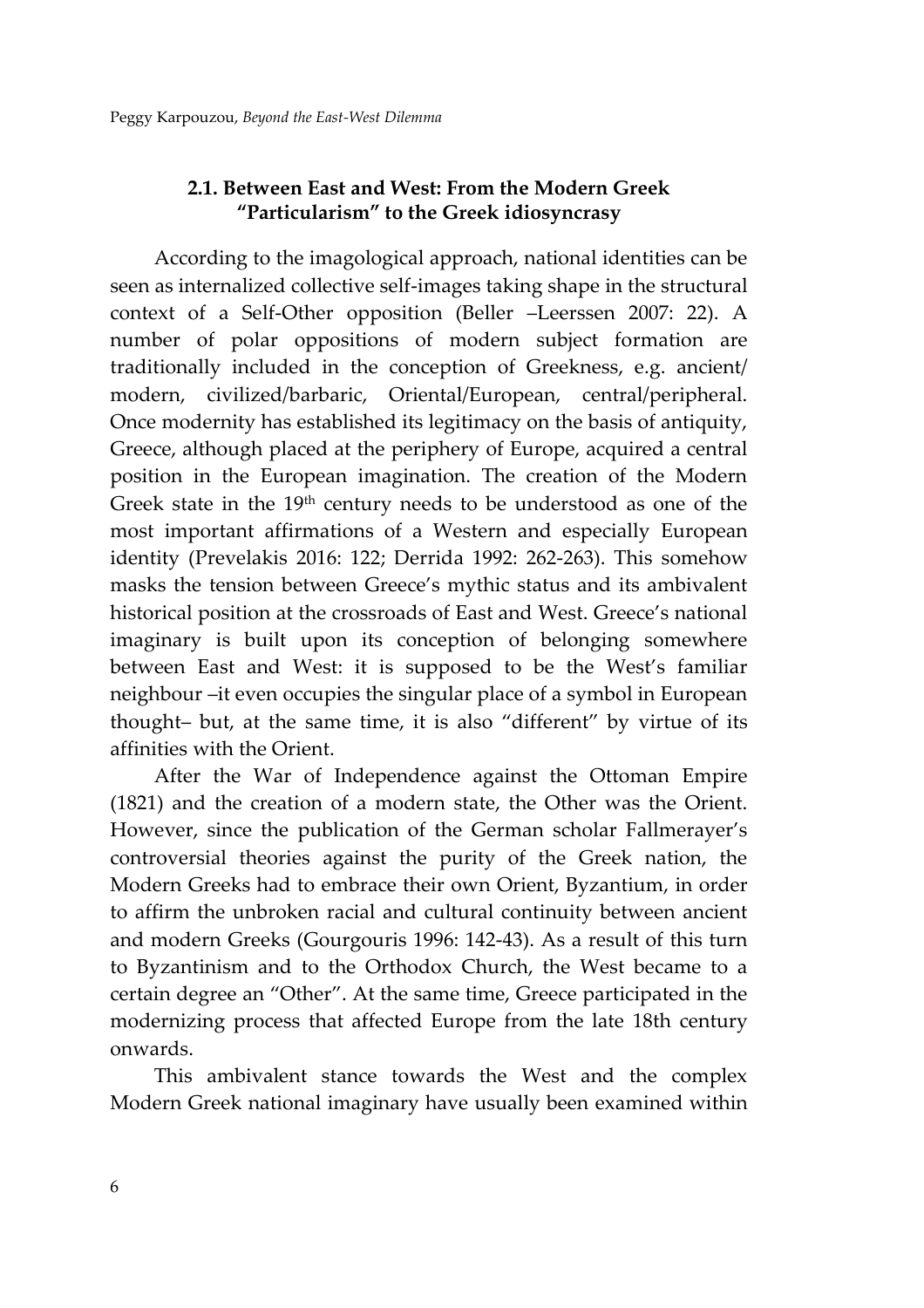the problematic of Otherness. For the «consistent necessity of Neohellenic culture to define itself as "Other to all Others"» (*ibid*.: 275), this Modern Greek "particularism", diverse explanations have been articulated. According to Gregory Jusdanis, Greece's self-perceived otherness, is the result of its "belated modernization" compared to the other European nation-states. The imported western models did not function like their European counterparts, and were even resisted quite often as they clashed with the complex local realities (Jusdanis 1991: xiii). As a result, Modern Greece views itself as a case apart, as both inferior and superior to Western culture. On another equally important axis, the Modern Greeks' fascination with their ancestors -reiterating the European classicism- has been expressed at the expense of contemporary Greek reality. The latter remained underrepresented in the national identity narration which focused mainly on the idealized past as an internalized lost utopia without an active link with the present and the future.

The topics of Modern Greek particularism, the mythical roots of national identity and the problematic relation with the rest of the Europeans occur in Vistonitis's travelogue when the Chinese host, a renowned intellectual of his country, engages in a long, in equal terms conversation with the narrator comparing the Western and the Chinese civilizations. Besides, China has never been a radical Other for the West. European travel writers were familiar with the Chinese civilization and regardless of its exotism, they recognized China as a place with an evolved civilization and a rich economy (Todorov 1993: 26). The Chinese intellectual encourages the narrator to speak about his perception of Greekness by claiming that «we all have a general idea about the Greek world, but it must be different when a Greek describes it» (Vistonitis 2005: 123). The narrator attempts a national selfdefinition by declaring first of all his belief in the values of democracy. He also exposes what he calls the "Modern Greek paradox" and, as a final point, the difficulty to fully and exclusively assume a Western identity: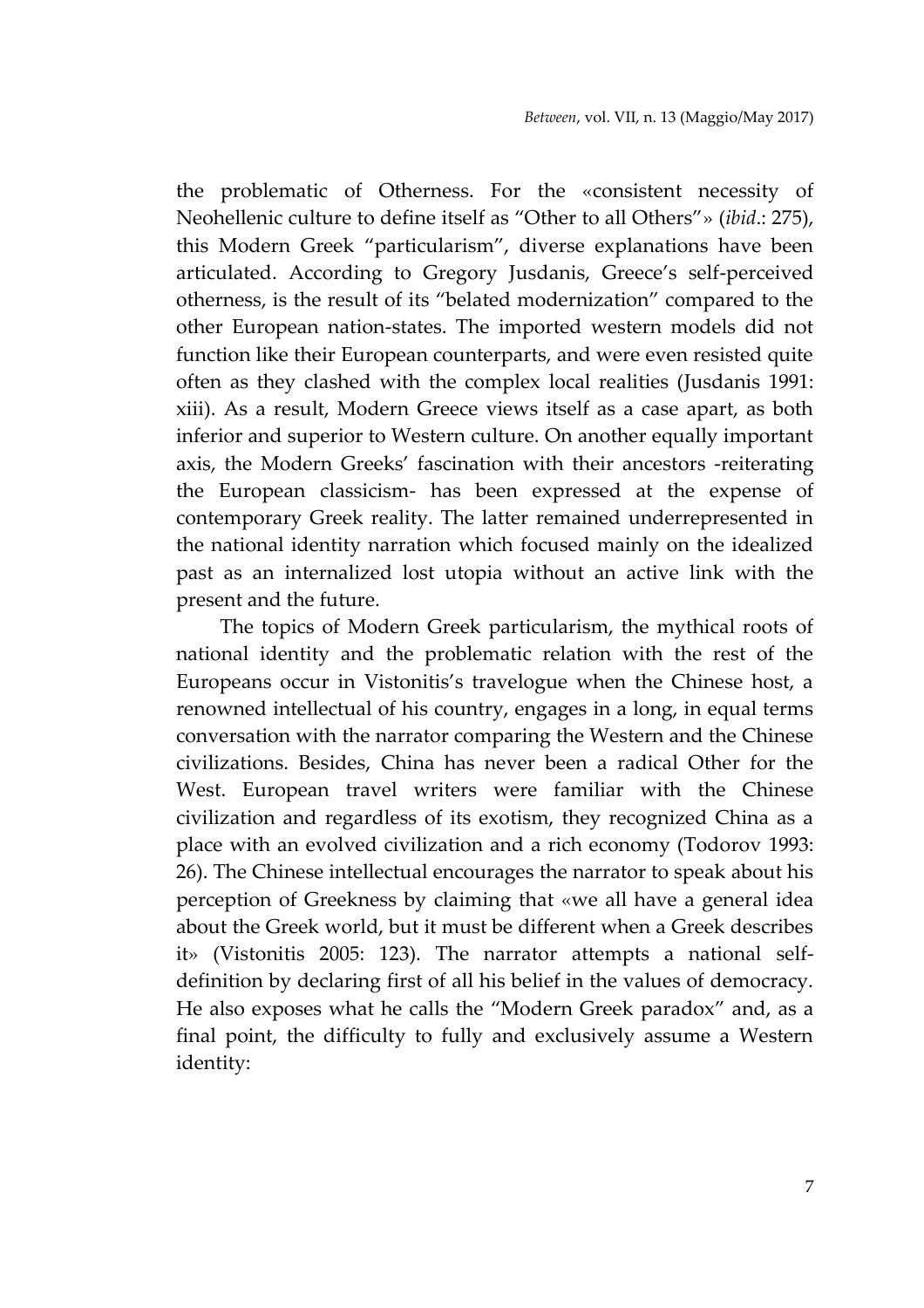I told him some of the things I believed. That the values of democracy are placed above the individual ones, and the interest of the community is above the personal one […] about our national fights against tyranny, the difference of extent between our historical past and our actual geographical space, wherein lies the root of the Modern Greek paradox […]. Finally, about the Europeans and the problems we have with them (*ibid*.: 123-124).

Vistonitis, alongside the faith in democracy, stresses the Greek national resistance against all forms of tyranny. This is a rather stereotypical approach, a part of the national self-image, from the glorious victories of the ancients against the "barbarians" up to modern times, namely the revolution against the Sultan's armies in 1821 and the nation's heroic resistance against fascism and the Nazi occupation during World War II (Beller - Leerssen 2007: 169). This same aspect, the national struggles for freedom, «that never concerned exclusively Greece's own rescue or liberty» (Kassolas 2006: 184), is also overemphasized in the narrator's questioning of Greekness in Kassolas' travelogue. In both travelogues, the national struggles for freedom and democracy are viewed as the Greek idiosyncratic feature *par excellence*, a unifying line of national identity from antiquity until modern times. Indeed, to the question of what can be perceived as the modern enemy of Hellenism, Kassolas' narrator opts for an answer involving the loss of this spirit of independence («The enemy comes from the fact that Greeks do whatever the foreigners tell them to do», *ibid*.: 194).

#### **2.2. Beyond the East-West duality: exploring a transnational Greek citizenship through the prisms of diaspora and cosmopolitanism**

A review of the historical context reveals indicative correspondences between geopolitical challenges and the peculiarities of national images of self and Other at a given moment. In the Greek travelogues examined, one may notice a displacement at the end of the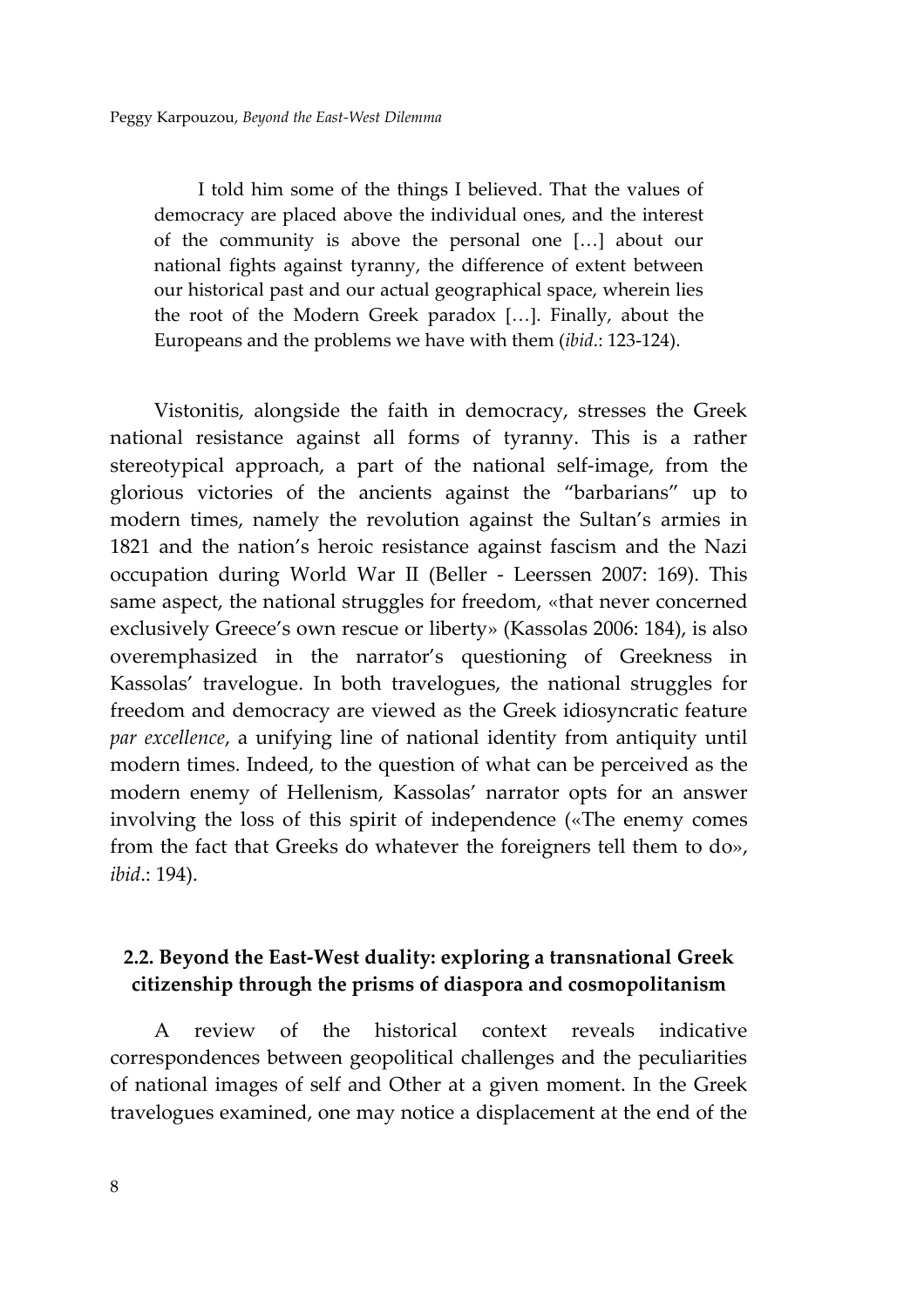$20<sup>th</sup>$  century beyond the traditional East vs. West duality  $-$ as the differences between them are fading out through globalization and the expansion of capitalism. In the second half of the  $20<sup>th</sup>$  century, China has stood at the center of speculations about the possibility of a new world order. China is explored in Vistonitis's travelogue as an alternative to Western/American capitalism and to models of existing communism. Nevertheless, China despite its rapid economic growth seems to promise only to alter the positions of the players within the existing world system, providing «capitalism with Chinese characteristics» as expressed in the title of the book by Chinese economist Yasheng Huang (2008).

Through globalization the world loses dominating centers and the very idea of centrality and all its arbitrary hierarchies is rendered void. This very development could also lead to a fading of the national selfnarration about the Greek "particularism", the choice to be determined as "the Other of Others". This self-determination was the major concern since the founding of the Modern Greek State (1830) in order to consolidate its existence by promoting the authenticity, racial purity and historical continuity of the Greek nation. In the examined travelogues' depictions of Modern Greek national identity, the need to define Greek identity in terms of difference and exclusion seems no longer prominent. These travellers' accounts do not lead to a postnational conception as an alternative to the nation-state. What is expressed in the texts is a rather transnational understanding of Greekness, based upon the common ground with the Others. Transnationalism as a concept does not contain only the «movement of people, but also notions of citizenship, technology, forms of multinational governance, and the mechanisms of global markets» (Quayson - Daswani 2013: 4). Besides the material geographies of labour migration or the trading in goods and services, the transnational cultures also include the symbolic and imaginary geographies through which we attempt to configure our increasingly transnational world.

Whether the transnational experience in these travelogues is through migration and diaspora (USA), or through cosmopolitanism (China), there is a desire of broadening national borders, namely the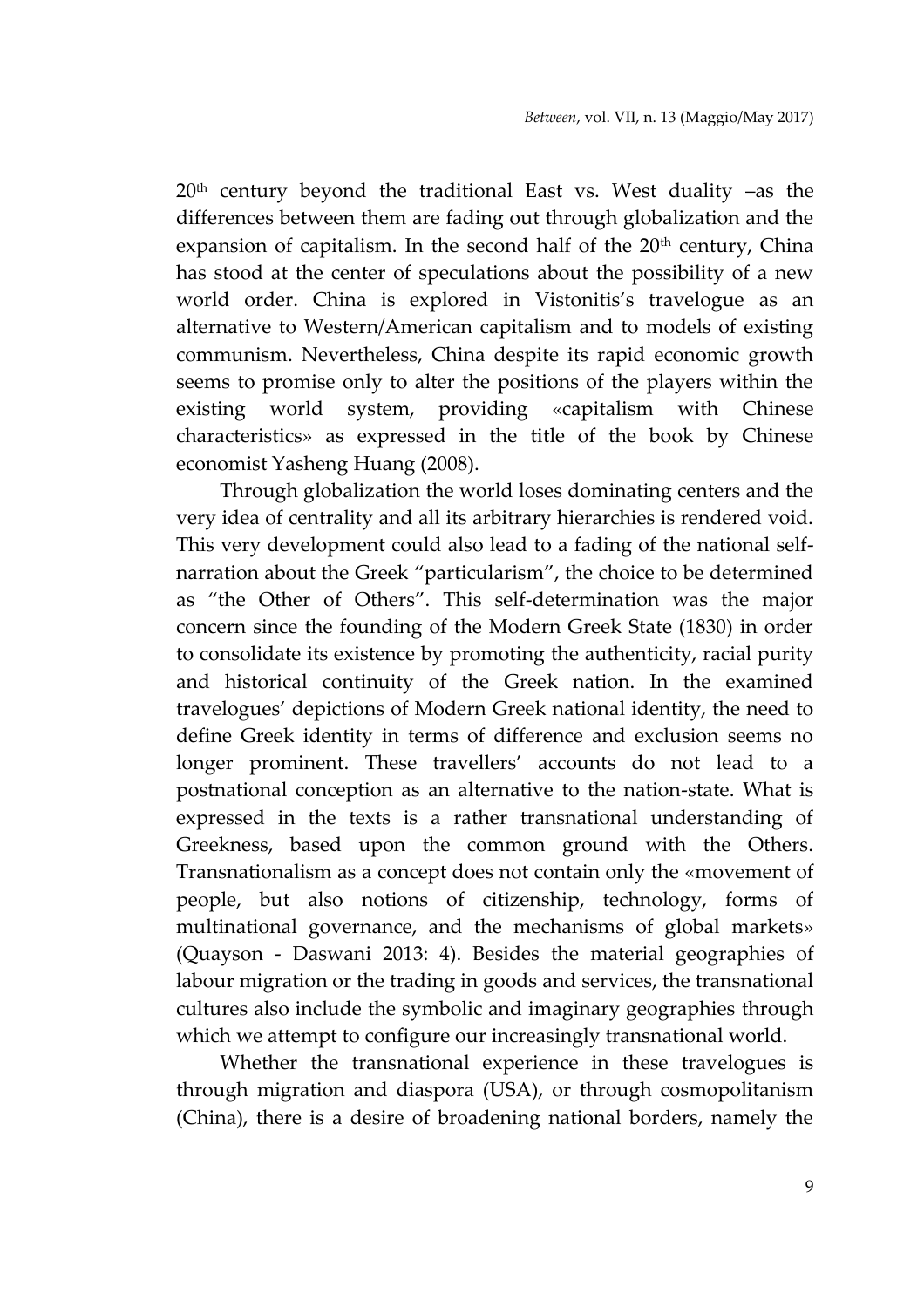imaginary ones. The contemporary concept of "diaspora" is useful in our analysis as it is an inherently interactive one since it «involves an understanding of the shifting relations between homelands and host nations from the perspective both of those who have moved, whether voluntarily or not, and of the host societies in which they find themselves» (Quayson - Daswani 2013: 3). The status of immigration and the hybrid national identity of Greek-American diaspora call openly for self-reflexive questions about Greek national identity in Kassolas's text. During the gatherings of the Greek American community on the occasion of two public lectures where the issue of homeland is raised by eminent members of the Greek diaspora, the narrator engages in a provocative dialogue with the speakers and the audience by asking disturbing questions such as «What is to be Greek, nowadays?» and «who will teach again Hellenism to the Greeks?» (Kassolas 2006: 185). After some quite disappointing answers and the failure of self-definition by the members of the Greek American community in the USA, who acknowledge that «It is very hard to be Greek» (*ibid*.: 193, 195-6), the narrator arrives also at the end of the dialogue to statements of aporia concerning his national identity. In addition to the uncertainty regarding Greekness, disconcerting realizations, beyond the traditional geography of the nation-state, are made by the narrator, as for instance, concerning Astoria, a neighborhood in New York with thousands Greek immigrants. Astoria is counted by the narrator as one of the largest Greek cities among Athens, Piraeus and Thessaloniki (*ibid*.: 196).

In the "Epilogue" of his journey to America, written in 1988 and 2005, Kassolas treats questions of national identity in terms of openness, incorporation and cosmopolitan citizenship based on democratic values. <sup>5</sup> First of all, he proposes a civil integration of the "Other Greece" hidden in the *Other America* –namely the Greek immigrants in America. This applies as well to the Greek immigrants

<sup>&</sup>lt;sup>5</sup> For the demand that all world citizens enjoy human rights and political participation, see the concepts of "cosmopolitan democracy" and "political-legal cosmopolitanism" (Taraborrelli 2015: 47-85).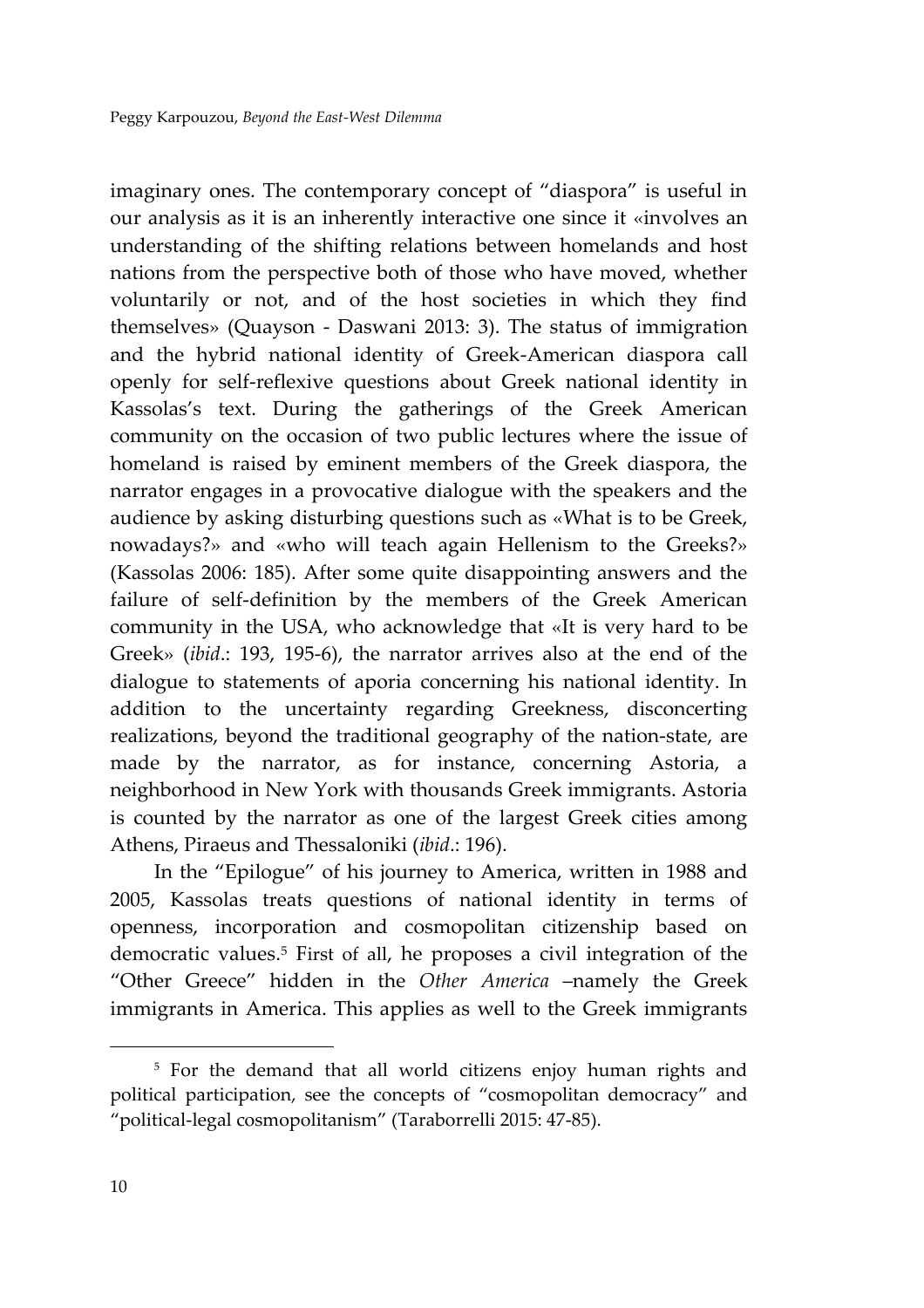in Australia, Canada, Germany and anywhere in the world where there are large and prosperous Greek communities (*ibid*.: 345-7). He claims that this full incorporation of the Greek diaspora with a right to vote would define Greek identity beyond the borders of the nationstate and would eventually increase the prosperity of Greece. It is interesting to note that this position transcends the modernist model of nation-state which excludes the diasporic phenomenon (Prevelakis 2016: 192). Kassolas sees Greece diachronically not in terms of "uniqueness" but in its "multiplicity": «Because Greece is not one, it has never been one, there are many Greeces which have started from the metropolis» (2006: 33). What is brought to the fore then, is the perennial ability of Greeks for "networking" beyond their national territory. In the recent geopolitical studies there is an emphasis on the importance of the "network" structure of Hellenism through the extended Greek diaspora and the existence of other national areas outside the Greek state (Prevelakis 2016: 207).

For Kassolas, the Greek national identity has never been "national" in the narrow sense of the term of the nation-state: due to Greece's geographical position as a bridge between East and West, its civilization, its struggles for liberty and for a number of other reasons, «the Greek conscience has always held and still holds universality» (Kassolas: 183-4). In the part of his "Epilogue" written in 2005, Kassolas proposes to open the Greek identity and civil rights as well to the foreign immigrants living and working in Greece without having the fear of losing the "purity" of the national identity. There must be no fear of "being bastardized" as a nation because, as he claims, this hybridity could be an advantage, given that «the bastard nations are the ones which survive» (*ibid*.: 348). He even states that it was this way that «we have survived inside and outside Greece, and not as a "pure" Aryan race» (*ibid*.). This view, contrary to the idealized stereotypical narration of national "purity" converges with the most recent Modern Greek approaches acknowledging the cultural diversity of Hellenism, the fact that Greece has been a crossroads traversed, inhabited and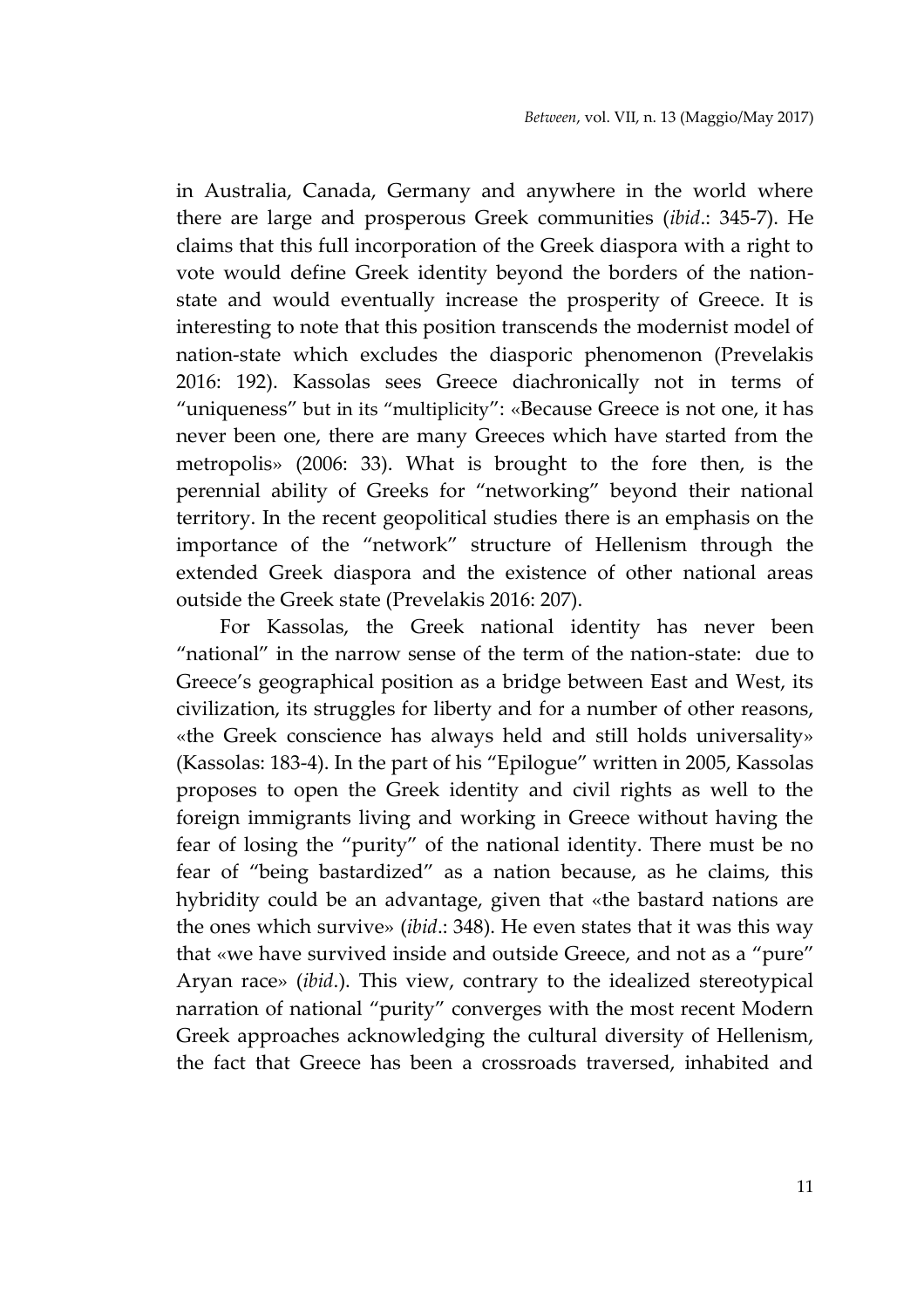dominated by a succession of populations (cf. Tziovas 2001; Prevelakis 2016: 135-8)<sup>6</sup>.

In order to achieve this transnationalism in Greekness, great emphasis is placed on the cultivation of a humanist Modern Greek education, as a means for the ultimate incorporation of the foreigners living in Greece. Kassolas proposes: «Let's make our Greek education enlightened, human, and this will unite us and incorporate us and we will not be anymore so few Greeks in the world» (2006: 348). This conception of a transnational Greek identity broadens to the point to include citizens of other nationalities who share the Greek ideals, both in political and aesthetic terms both inside the territory of the Greek nation–state and abroad<sup>7</sup> . At the same time, by this choice, Greeks, as claimed by Kassolas, will also be better incorporated in the world scene and not seem like a case apart. This perception of Greekness beyond the shared ethnicity stems from Isocrates's notion of the name "Greek": «the name *Greek* seems to be not that of a people but of a "way of thinking"; and people are called Greeks because they share in our education rather than in our birth» (*Panegyricus,* 50). As Maria Koundoura argues, Greece «cannot help but see itself as a "state of mind" more than a nation-state». Accordingly, the timeless "Hellenic" is seen as the "transnational style" to which the "national" tends to conform in order to acquire an idiosyncratic identity (Koundoura 2009: 12).

By questioning the long-established definitions of Greekness which, from the Greek Independence War (1821) up to the integration in the European Union (1981) were rather characterized by a gradual closure of horizons (see, Prevelakis 2016: 51), the transnational

<sup>6</sup> See Bhabha (1994: 5), who argues that "the very concepts of homogenous national cultures" or "organic ethnic communities" are in a profound process of redefinition.

<sup>7</sup> See also Appiah (2002:22) for the conception of a "cosmopolitan patriotism", as a situated form of cosmopolitanism capable of reconciling universalism and particularism.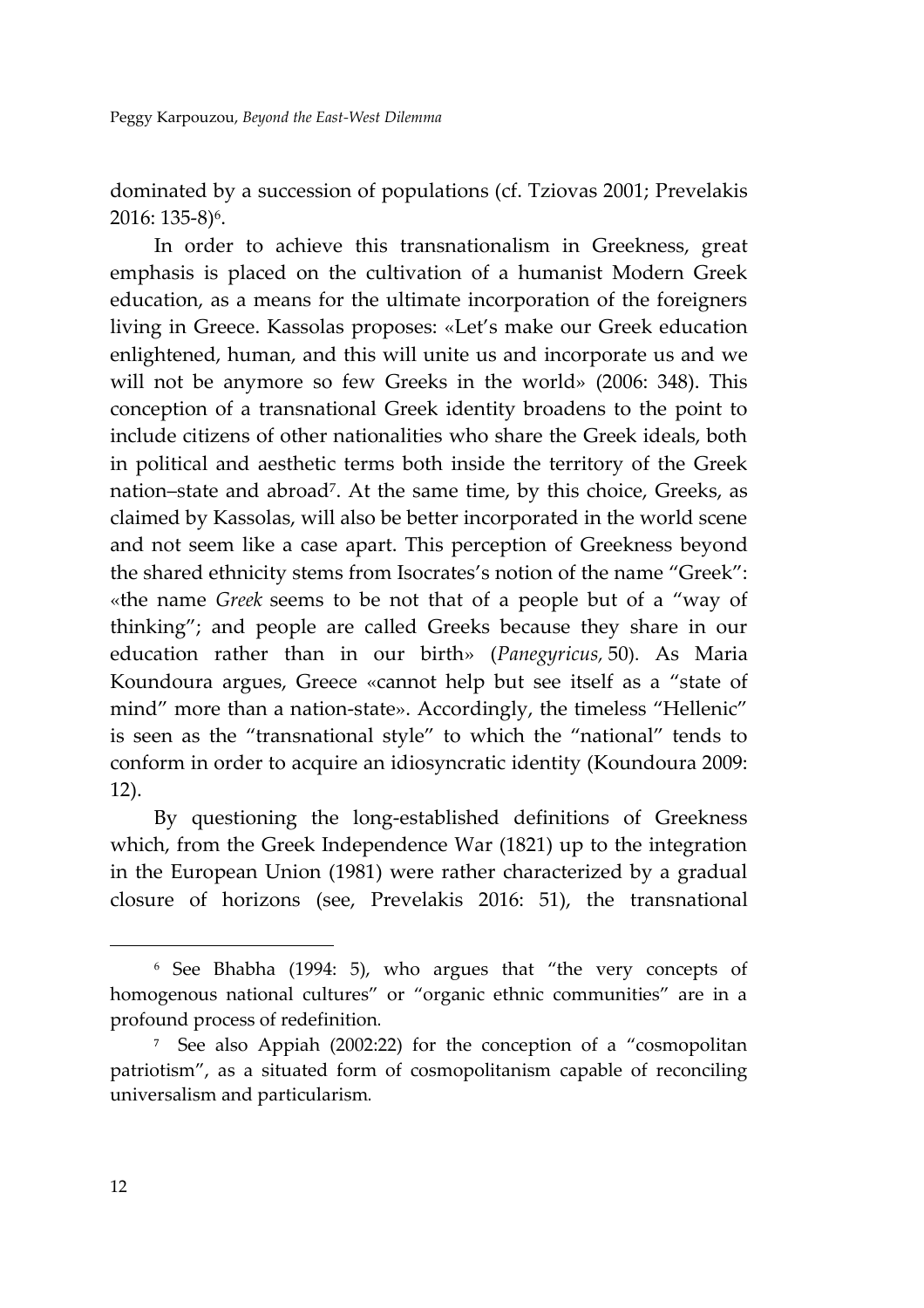conception of Modern Greek identity is explored through these travelogues as a broadening of Greekness beyond the national borders and as a form of embracing more hybrid, composite identities.

## **2.3 The geopolitics of the translocated Greekness: a narrative of connectivity with the Others and promulgation of democratic values in the globalized world**

If we accept that national stereotypes do not aim at objectively describing a prior reality –in fact, national images actively construct that "reality"- they should be viewed as aiming to influence their recipients. They must thus be examined in terms of their potential functions in specific historical, cultural and aesthetic contexts (see Neumann 2009: 287). Globalization has formed new conditions, demanding a re-evaluation of national identities bound to the modern nation-states. The present case-study, by investigating and organizing alternative national images through these travelogues, attempts to approach Modern Greek identity as an open question. This approach incites novel thinking concerning the issue of the potential role of Greece at the beginning of the 21<sup>st</sup> century.

An overt ethical and political stance is expressed in these travelogues against contemporary economic and political oppression both in East and West. The absence of colonialist politics in Modern Greek history is a considerable asset as it could facilitate the relationship of Greece with non-Western people. This could even qualify the country for a role of mediator between the Westerners and the rest of the world (see Prevelakis, 2016: 202). In Vistonitis' *Bejing: The Rose and the Lotus*, the Chinese host, during the discussion with the Greek narrator about the problems and paradoxes in the relationship between Greece and Europe, poses questions inciting to reflection concerning the affinities of Greece with the West and the East respectively. The Chinese interlocutor challenges the stereotypical familiarity of Greece with the West and even stimulates the Greeks to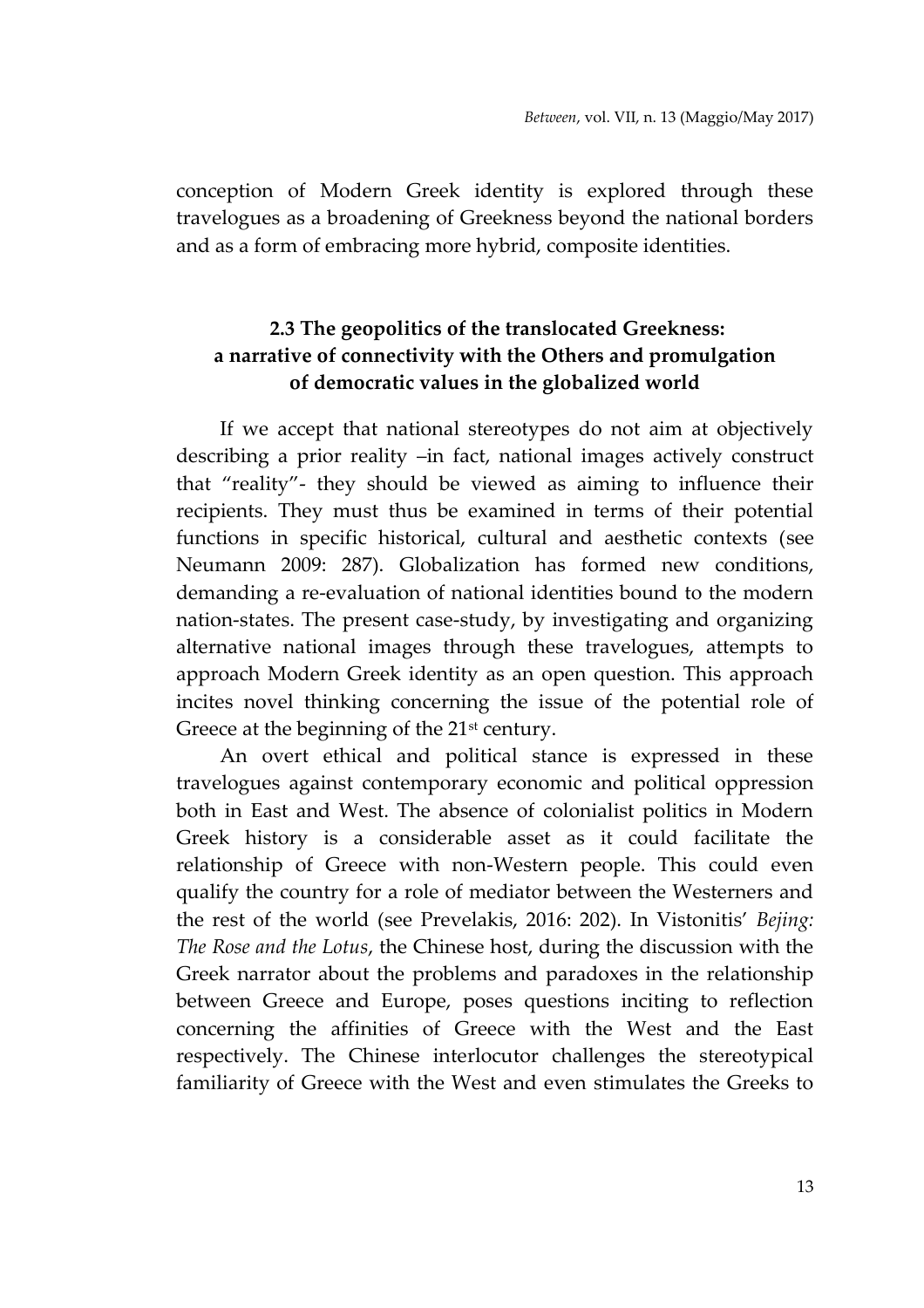take an active role in their relationship with West by reconfiguring "which Europe" they want:

Can you tell me how do you explain that the West claims that it is built on the foundation of Greek culture? Do you feel as a Westerner? [….] "Maybe you, Greeks, have to decide which Europe you want". And then: "It's nice you have come here, even for a while. By observing other nations, we better understand ours. And then, who knows? We may have more in common than you think" he concluded. (*Ibid*.:125)

In Vistonitis' travelogue, after the discussion about the totalitarian eastern regimes, the "host gaze" is incorporated in the content and even in the form of the narrator's harsh political criticism of the West, which seemingly failed as well to fulfill the promise of a true democracy. At the end of this travelogue, the narrator appears to adopt the Chinese philosophical trope of short aphorisms in order to criticize the pitfalls of Western civilization more accurately: he deplores the western myth of the "infallible progress", of «technology that would have opened the field of the future and unified the civilization». Instead, technology rather contributed to «a repression of any attempt of individual revolution». As he concludes, «nobody has imagined that the societies at the end of the century would continue to be equally oppressive and in addition would have become executive» (*ibid*.: 220- 1). The traditional western criticism towards his country's slow paced modernization, which is supposed to undermine the full assumption of its collective European identity, is also revised through his oriental travelling experience. The technological "belatedness" of Greece is no more to blame since it can be rather seen as a means of escaping totalitarian control (*ibid*.: 229) and can be integrated in the nation's narrative of "resistance" against subjugation.

Kassolas' *The Other America,* recounts in dialogical form mainly stories about the unsuccessful integration and the failure to belong of the Greek American immigrants. One reason for this is the disillusionment caused by the harsh American reality of poverty and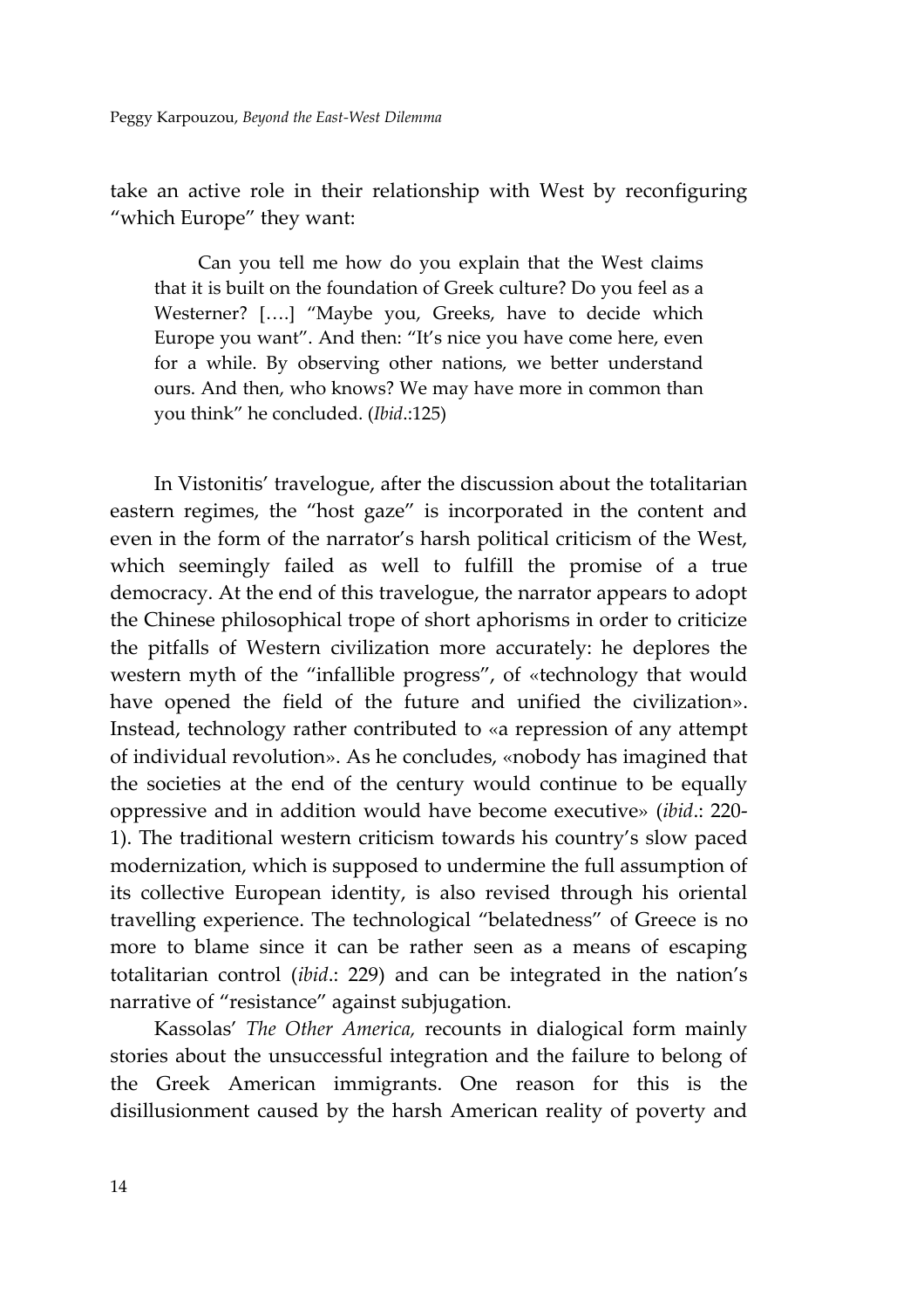oppressive capitalism. The American democracy did not turn out to be the land of promise. The other is the perpetual longing of the Greek immigrants for their homeland, imagined as a paradise lost. According to Avtar Brah, diaspora's "homing desire" is not necessarily the same as wanting to return to a physical place, the "desire for homeland" (1996: 180). The feeling of diasporic nostalgia may then be seen as also future-oriented and utopian, even though it is traditionally tied to a sense of things past. In both travelogues, a longing for the humancentered values of the ancient Greek civilization, is shared by the narrators, alongside with a yearning for a future utopia of true democracy at a world-level. <sup>8</sup> Such narratives, by discussing Greekness in the current global status quo through a diasporic nostalgia model, are oriented both towards the past (longing for the ancient Greek values) and towards the future (e.g. considering a role of the country as a transnational mediator between East and West through the defense and promotion of democratic values in the globalised world).

By claiming the role of «Greece as a part of the world and not as an isolated province or a photographic reproduction of the others» (Vistonitis 2005: 220), the narrator in Vistonitis' travelogue aspires to see his country as a fully participating partner in the global scene. Greece is not conceived as "different" or "Other to all others", nor as assimilated and hence "familiar". Through the prisms of diasporic nostalgia and cosmopolitan citizenship, alternative narratives of Modern Greekness could be traced in both texts. They embrace a transnational broadening of the national identity at the end of the 20<sup>th</sup> century by featuring "openness", "translocated citizenship" and "connectivity" with western and eastern people sharing the same democratic ideals against oppressive political and economic forms (namely forms of globalization).

The travelogues are written respectively in the decades preceding and following Greece's joining of the European Union in 1981, a major

<sup>8</sup> For the conception of "true democracy" as a movement of democratization, an ideal that no state incarnates, see Critchley 2007: 114-23.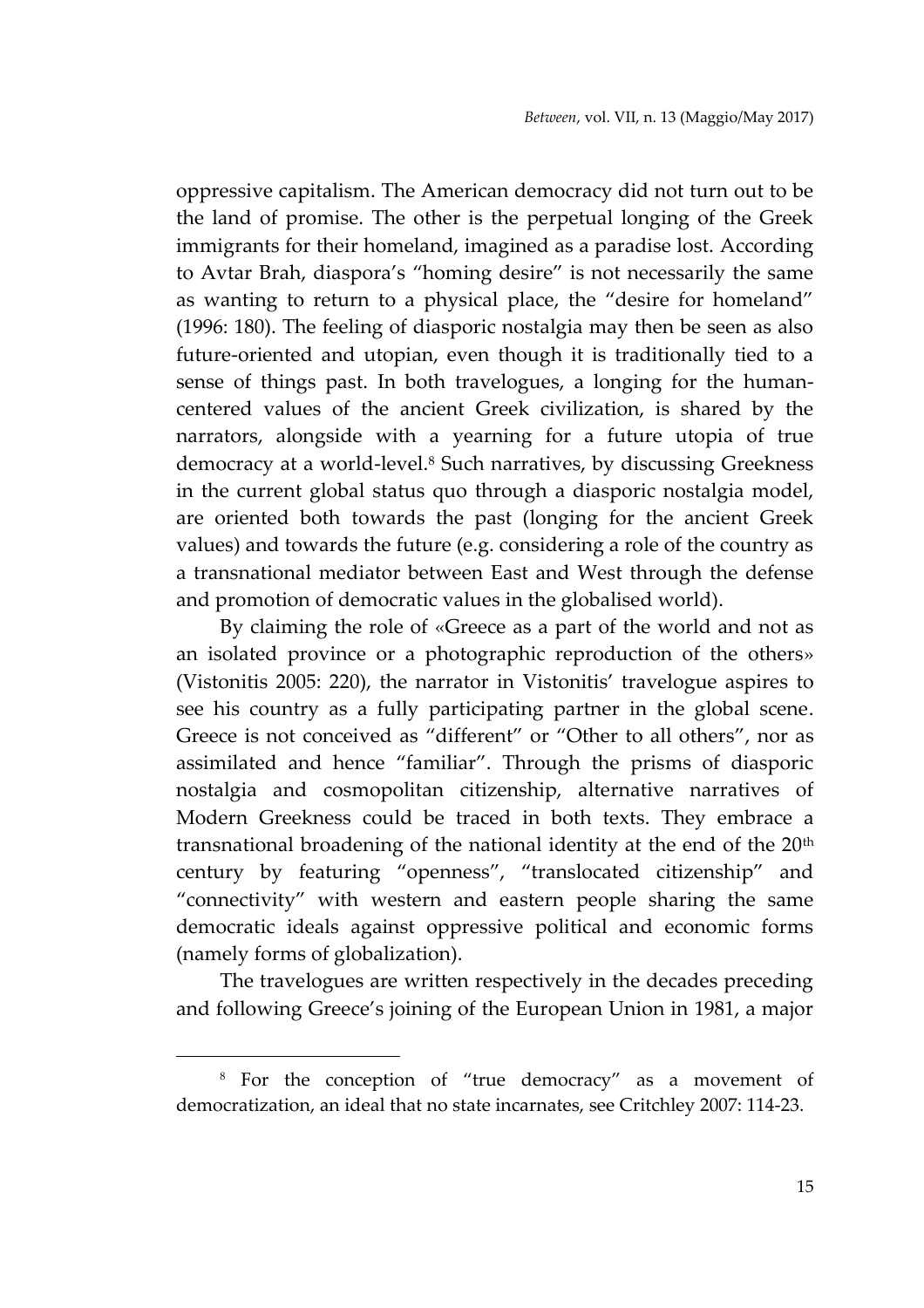event which consolidated the Western, and more specifically European, identity of Greece and provided new grounds for heated debates about Modern Greek identity (see Zacharia 2008: 279). The country's entry in the Eurozone (2001) was a further consolidation of its "Europeanness", the acknowledgment of a strong collective European identity. A few years later, this process has been harshly challenged by a series of social issues due to the current Greek economic crisis combined with an increasing influx of illegal immigrants into the country. These facts could probably cause a folding back to more traditional national conceptions about Modern Greekness as "authentic" and "restrained" to the boundaries of the nation-state. On the other hand, perhaps they could also empower the narratives about a transnational resistance to economic globalization through the return to human-centered Greek values (see Kassolas' "Epilogue" to his travelogue written in 2005). Only the methodical study of the national images produced in the diverse forms of the contemporary Greek fictional and non-fictional discourses could really test out these speculations.

## **Conclusions**

As the debates about the meaning and substance of national identity and belonging continue to be of major importance, it seems relevant to explore processes of revitalizing our self-conceptions in a restlessly changing world where various forms of the local and the global interact. This article has attempted to study the eventual contribution of contemporary travelogues in the renewing of national imagery**.** Through the example of Greek travelogues examined here, it is argued that contemporary travel writing by cultivating a dialogical stance which takes into account the Other's gaze, by embracing positions of uncertainty and by engaging with critical political and geopolitical issues could activate the potential to re-imagine the traveller's homeland and the world in ways that do not simply reiterate the status quo*.* The alternative versions concerning Greekness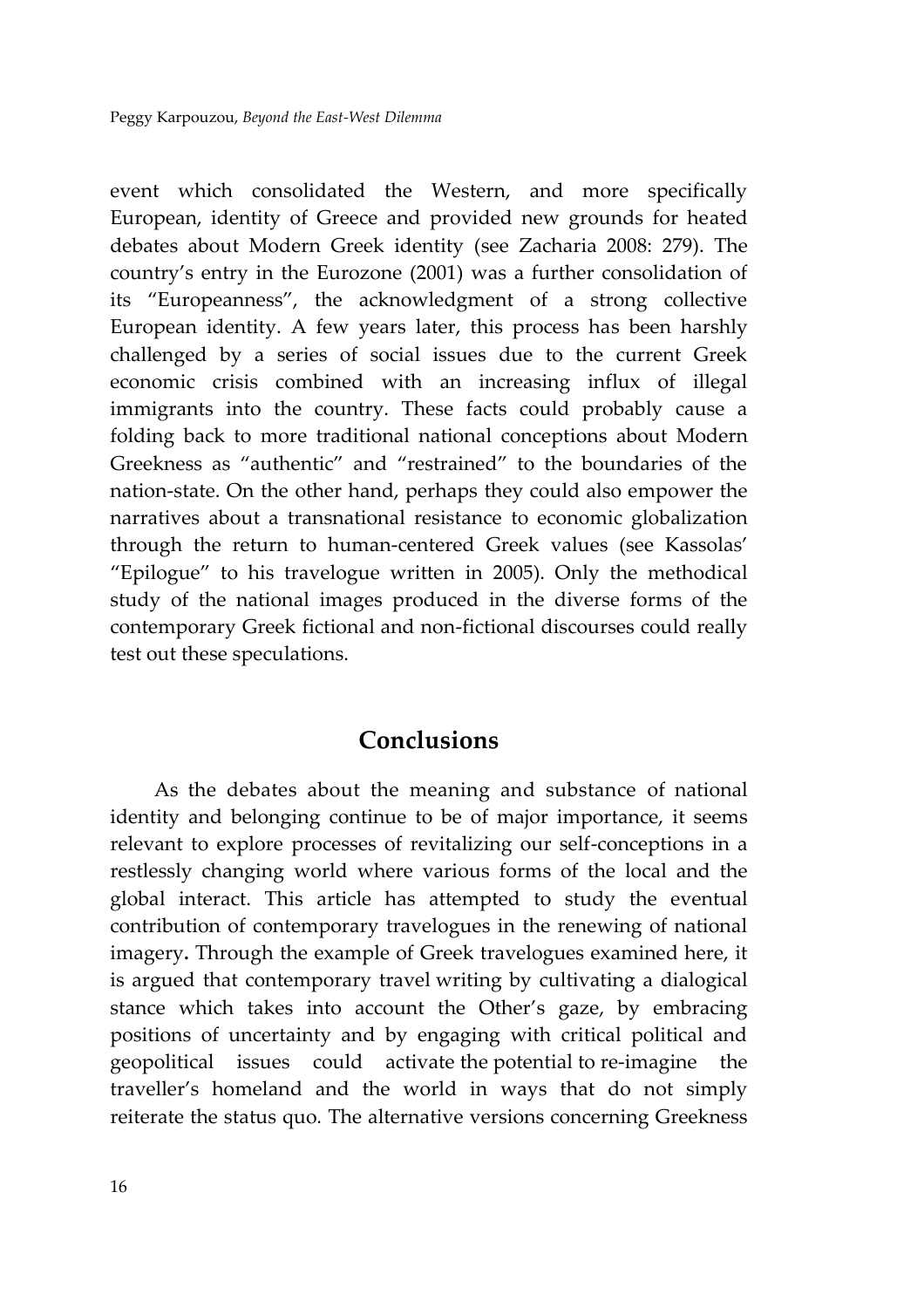in the travelogues examined through the prisms of diaspora and cosmopolitanism have challenged the stereotyped national narrations in more or less audacious ways. The development of new possibilities and the search for new roles for the country in the globalised world scene at the end of the  $20<sup>th</sup>$  and in the beginning of the  $21<sup>st</sup>$  century demand the exploration of new Modern Greek self-images, less clearcut, more favorable to the circulation of information, goods and people and thus more open to the Others and to the organization in diverse scales beyond the nation-state.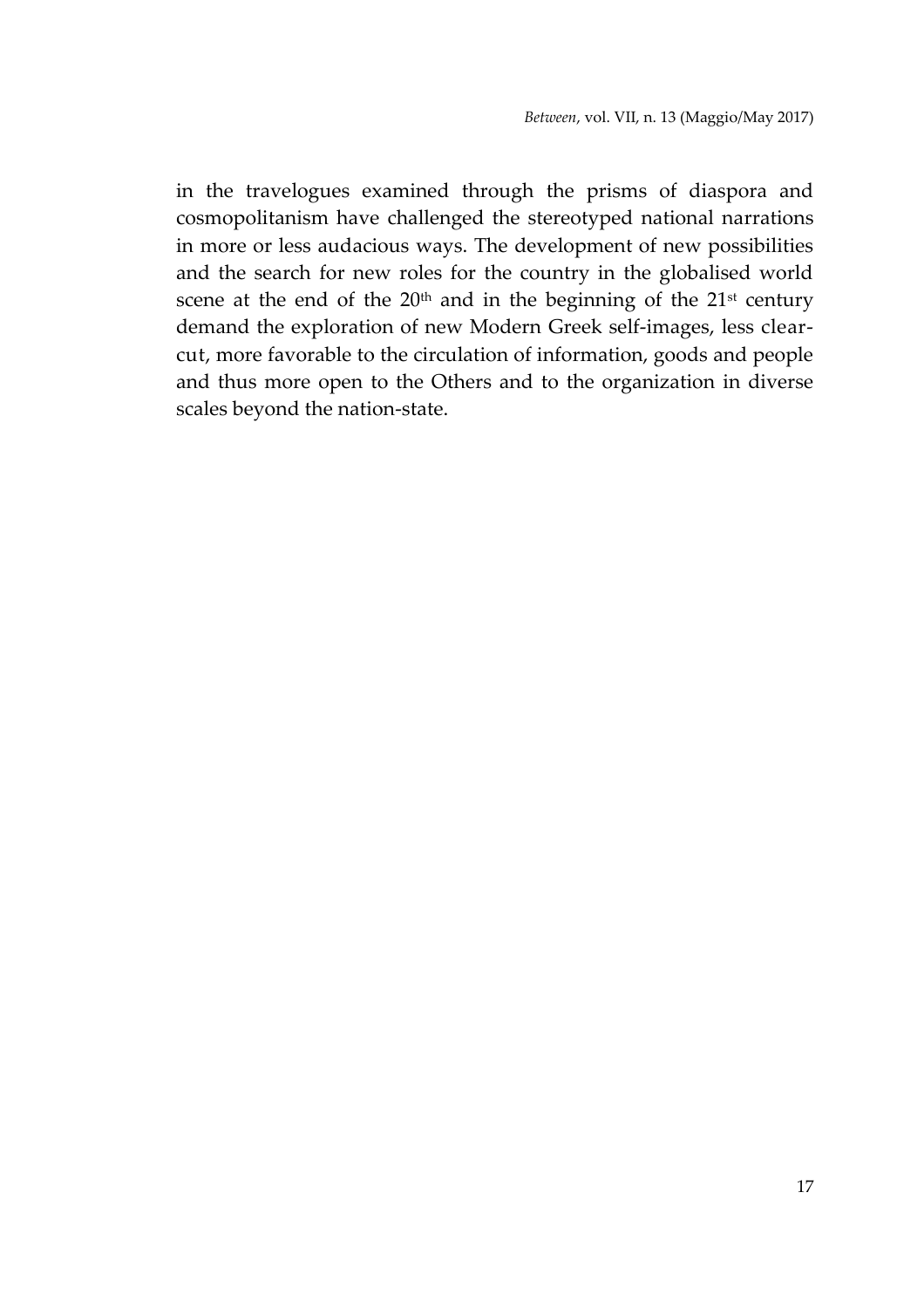#### **Works Cited**

- Ankor, Jo Wearing, Stephen, "Gaze, Encounter and Philosophies of Otherness", *The Host Gaze in Global Tourism,* Eds*.* Omar Moufakkir -Yvette Reisinger*,* Oxfordshire-Boston, CABI, 2013:179-189.
- Appiah, Anthony Kwame, "Cosmopolitan Patriots", *For Love of Country: Debating the Limits of Patriotism: Martha Nussbaum with Respondents,* Ed*.* J. Cohen, Boston, Beacon Press, 2002: 21 – 29.
- Barthes, Roland, *Carnets du voyage en Chine,* Paris, ed. C. Bourgois, collection "Littérature française", 2009, engl. tr. *Travels in China,*  Cambridge, Polity Press, 2012.
- Beller, Manfred Leerssen, Joep (eds.), *Imagology: The Cultural Construction and Literary Representation of National Characters. A critical survey*, Amsterdam/New York, Rodopi, 2007.
- Bhabha, Homi K., *The Location of Culture,* London/ New York, Routledge, 1994.
- Bird, Jon *et al*. (eds.), *Travellers' Tales: Narratives of Home and Displacement,* London, Routledge, 1994.
- Brah, Avtar, *Cartographies of Diaspora: Contesting Identities*, London/ New York, Routledge, 1996.
- Critchley, Simon, *Infinitely Demanding: Ethics of Commitment, Politics of Resistance*, London, Verso, 2007.
- Derrida, Jacques, "Nous autres Grecs", *Nos Grecs et leurs Modernes : Les stratégies contemporaines d'appropriation de l'antiquité*, ed. Barbara Cassin, Paris, Seuil, 1992: 251-276.
- Edwards, Justin D. Graulund, Rune (eds.), *Mobility at Large: Globalization, Textuality and Innovative Travel Writing*, Liverpool, Liverpool University Press, 2012.
- Edwards, Justin D. Graulund, Rune (eds.), *Postcolonial Travel Writing: Critical Explorations*, London, Palgrave Macmillan, 2011.
- Gourgouris, Stathis, *Dream Nation: Enlightenment, Colonization, and the Institution of Modern Greece*, Stanford, Stanford University Press, 1996.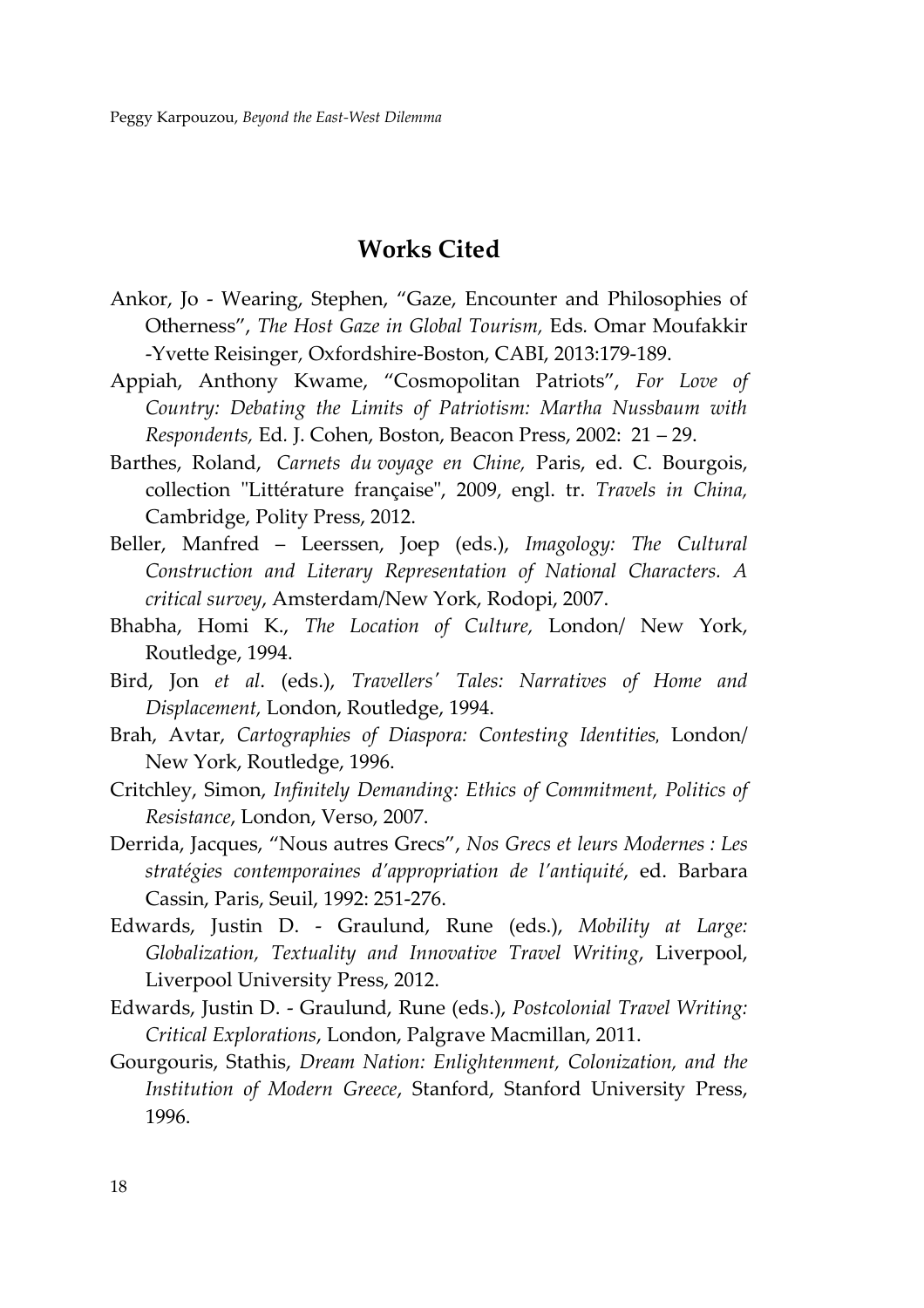- Islam, Syed Manzoorul, *The Ethics of Travel: From Marco Polo to Kafka,* Manchester, Manchester University Press, 1996.
- Jusdanis, Gregory, *Belated Modernity and Aesthetic Culture: Inventing National Literature,* Minneapolis, University of Minnesota Press, 1991.
- Kaplan, Caren, *Questions of Travel: Postmodern Discourses of Displacement*, Durham, N.C., and London, Duke University Press, 1996.
- Kassolas, Mitsos, *Η άλλη Αμερική* (1973) [*The Other America*]*,* Athens, ed. Kastaniotis, 2006.
- Koundoura, Maria, *The Greek Idea: The Formation of National and Transnational Identities*, London-New York, Tauris Academic Studies, 2009.
- Koutsourelis, Kostas, "Images of Modern Hellenism: Historical Dilemmas and Orientations", *The Problem of Modern Greek Identity. From the Ecumene to the Nation-State,* Eds. Georgios, Steiris - Sotiris, Mitralexis - Georgios, Arabatzis, Cambridge, Cambridge Scholars Publishing, 2016: 1-12.
- Lambropoulos, Vassilis*, Literature as National Institution: Studies in the Politics of Modern Greek Criticism*, Princeton, Princeton University Press, 1988.
- Lisle, Debbie, *The Global Politics of Contemporary Travel Writing*, London, Routledge, 2006.
- Moufakkir, Omar Reisinger, Yvette (eds.), *The Host Gaze in Global Tourism,* Oxfordshire - Boston, CABI, 2013.
- Neumann, Birgit. "Towards a Cultural and Historical Imagology", *European Journal of English Studies* 13.3 (2009): 275-291.
- Panaretou, Annita P., *Ελληνική ταξιδιωτική λογοτεχνία* [*Greek Travel Literature*]*,* Athens, Savvalas, 2002.
- Peckham, Robert S., *National Histories, Natural States: Nationalism and the Politics of Place in Greece*, London-New York, I.B. Tauris, 2001.
- Pratt, Mary, *Imperial Eyes: Travel Writing and Transculturation*, London, Routledge, 1992.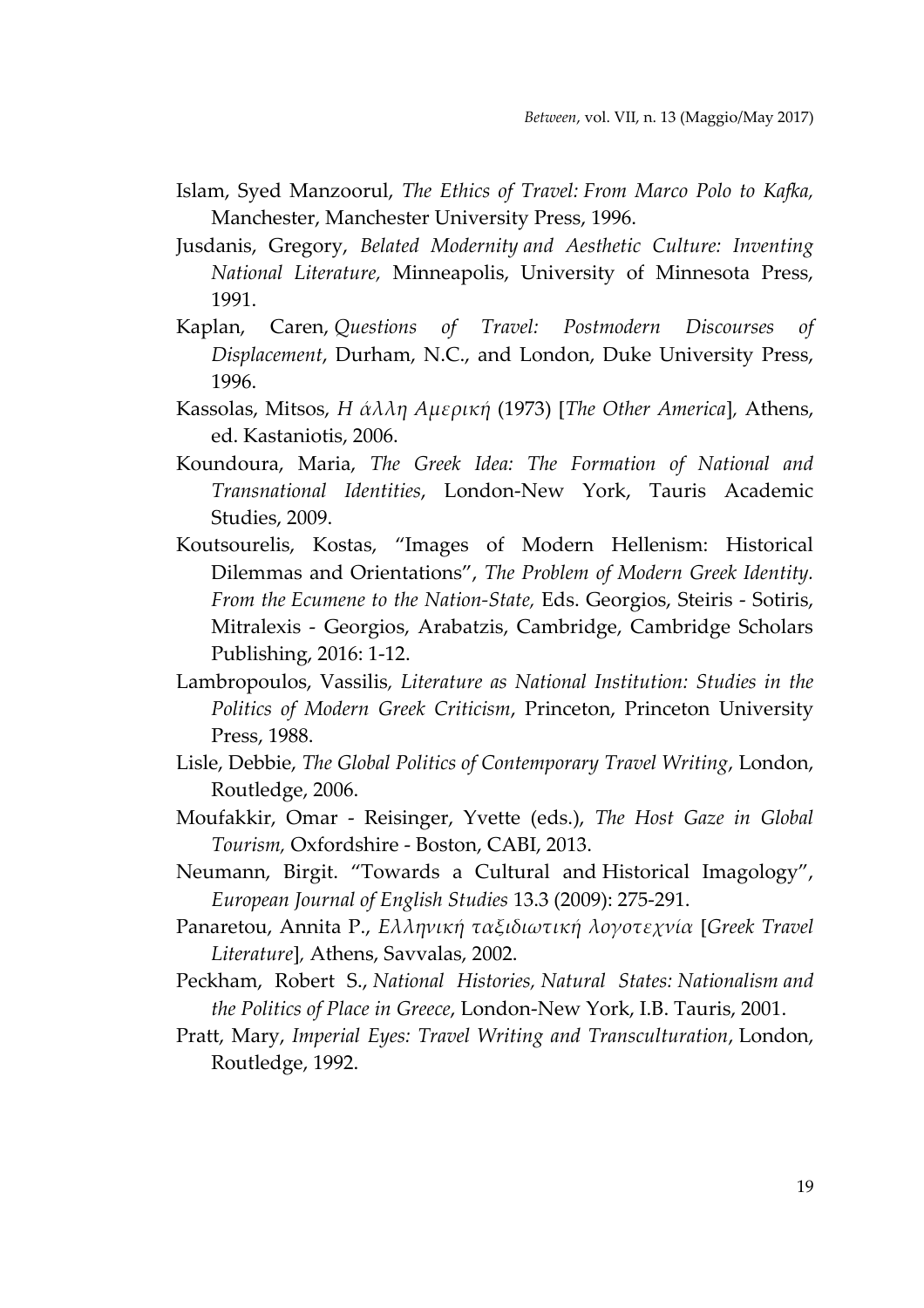- Prevelakis, Georgios*, Ποιοι είμαστε; Γεωπολιτική της ελληνικής ταυτότητας [Who are we? Geopolitics of the Greek identity]*, Corfu, Economia Publishing, 2016.
- Quayson, Ato Daswani, Girish (eds.), *Companion to diaspora and transnationalism*, Sussex, Jon Wiley & Sons, Blackwell, 2013.
- Taraborrelli, Angela, *Contemporary Cosmopolitanism*, tr. I. McGilvray, London, Bloomsbury, 2015.
- Thompson, Carl, *Travel Writing*, The New Critical Idiom, London, Routledge, 2011.
- Todorov, Tzvedan, *On human diversity. Nationalism, racism and exoticism in French thought*, tr. by C. Porter, Cambridge/Mass., Harvard University Press, 1993.
- Tziovas, Dimitrios. "Beyond the Acropolis: Rethinking Neohellenism", *JMGS* 19.2 (2001):189-220.
- Tziovas, Dimitris, *Κουλτούρα και λογοτεχνία* [*Culture and Literature*], Athens, Polis, 2014.
- Vistonitis, Anastasis, *Πεκίνο. Το ρόδο και ο λωτός.* (1995), [*Beijing: The rose and the lotus*]*,* Athens, ed. Metaichmio, 2005.
- Wearing, Betsy Wearing, Stephen. "Refocusing the tourist experience: The flaneur and the choraster", *Leisure Studies*, 15:4 (1996): 229-243.
- Westphal, Bertrand, *Geocriticism: Real and Fictional Places*, tr. R. Tally, New York, Palgrave MacMillan, 2011.
- Zacharia, Katerina (ed.), *Hellenisms: Culture, Identity, and Ethnicity from Antiquity to Modernity,* Aldershot, Ashgate, 2008.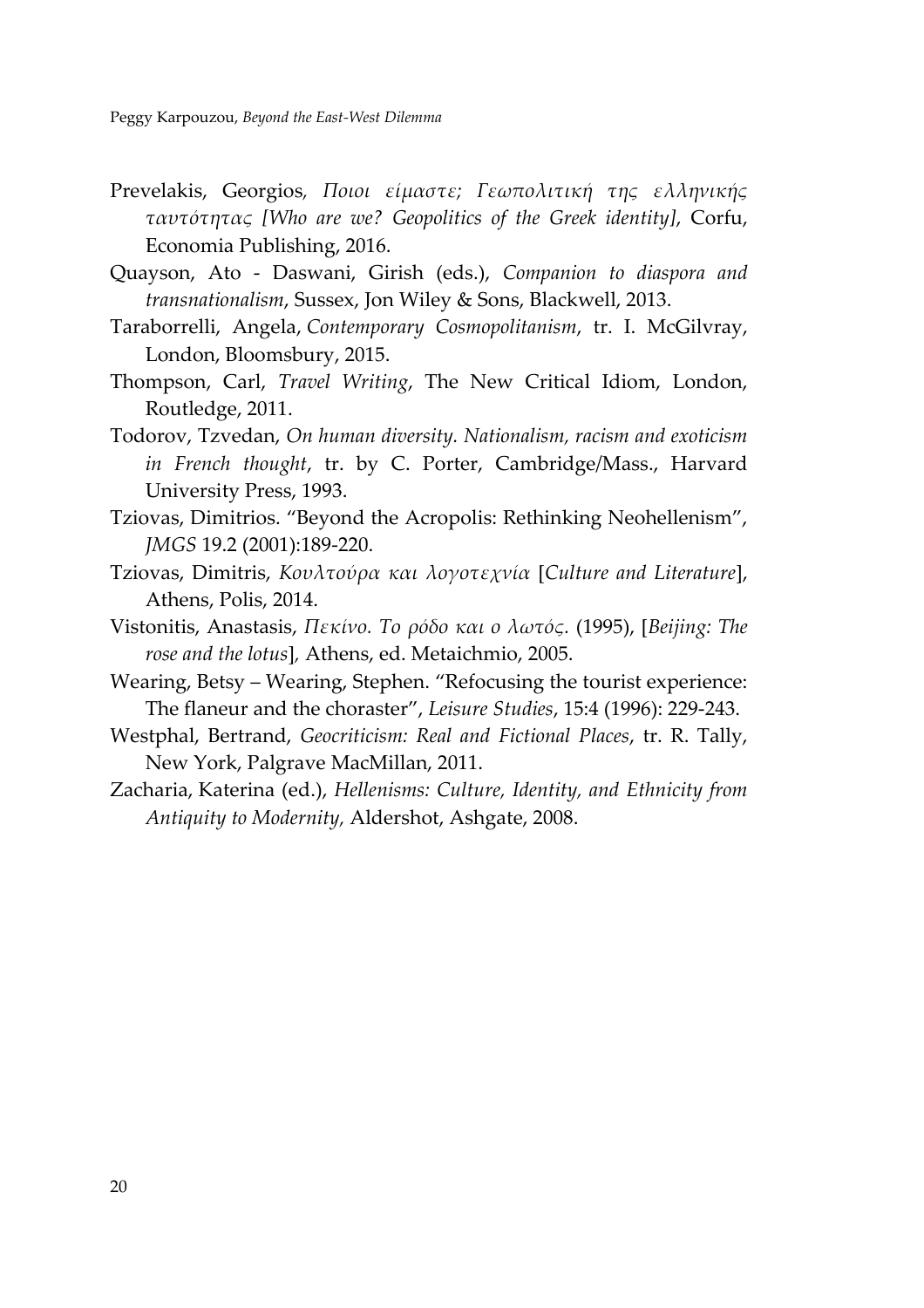## **The author**

#### **Peggy Karpouzou**

Peggy Karpouzou received her M.A. and Ph.D. in Literary Theory from Paris III-Sorbonne Nouvelle. She is Assistant Professor in Literary Theory at the Faculty of Philology of the National and Kapodistrian University of Athens (Greece). Her research interests focus on Literary Theory and Cultural Criticism (postmodernism, identity politics, travel literature, posthumanism, relationship between science and literature). She is the author of articles in Greek, French and Anglophone journals and edited volumes. Her books include *La Poétique de l'ironie dans la nouvelle du XIXe* siècle, 2003, A. Tzouma, P. Karavia and P. Karpouzou, *Bibliography of Literary Theory and Cultural Criticism 1957-2007* (in Greek, forthcoming in 2017) and the translation in Greek of Terry Eagleton's *After Theory* (2008). She has also participated in research programs of the National Center for Scientific Research (CNRS-France), Gallica (BNF-National Library of France) and the University of Athens.

**Email**: pkarpouzou@phil.uoa.gr

## **The paper**

Date sent: 31/01/2017 Date accepted: 15/04/2017 Date published: 31/05/2017